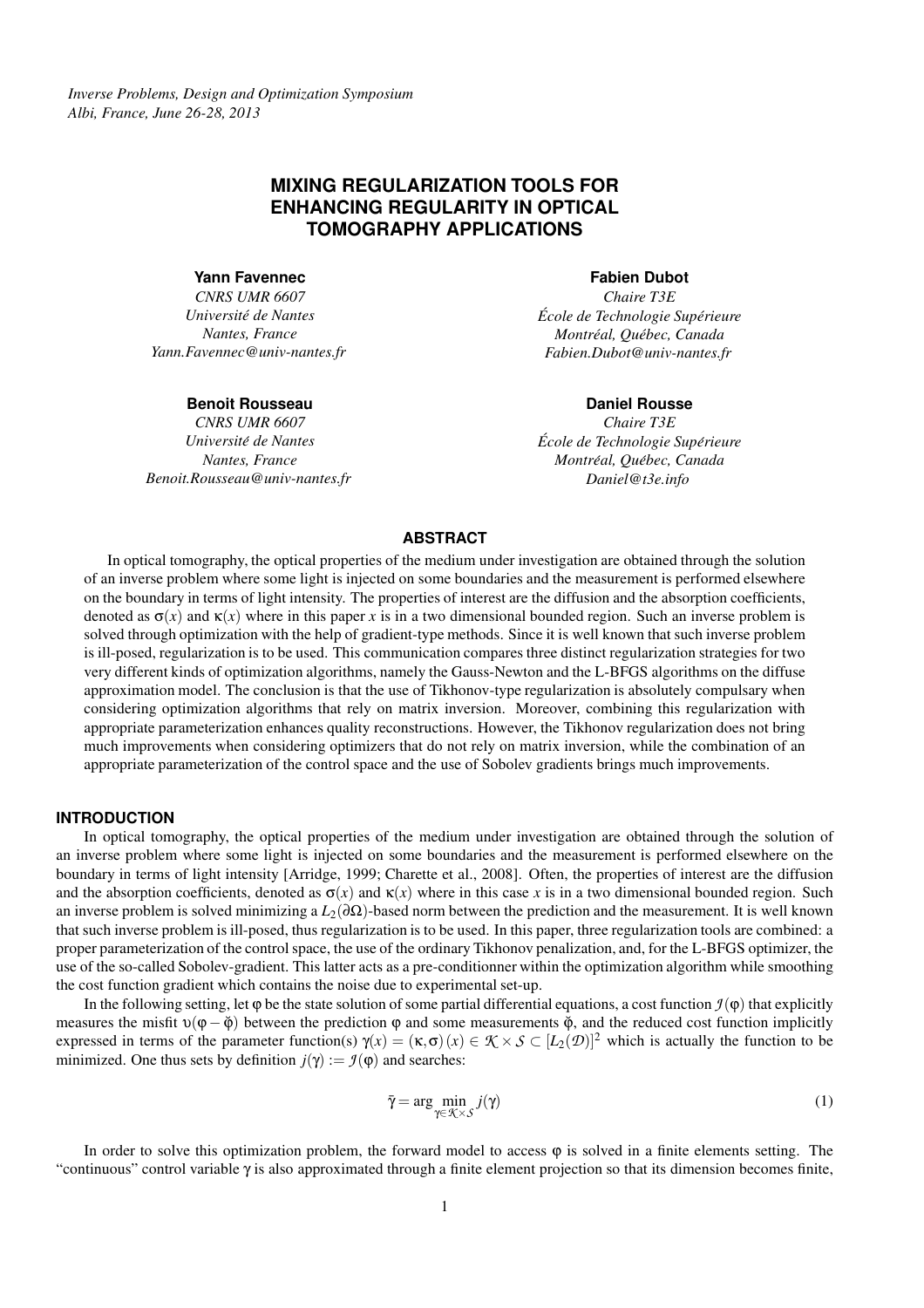#### *Inverse Problems, Design and Optimization Symposium, Albi, France, June 26-28, 2013*

making possible the use of optimization algorithms. Choosing a single finite element space for both coefficients with  $\Lambda \subset \mathcal{K}$ and  $\Lambda \subset S$  shall later on simplify the calculations, though it is not compulsary to follow such choice. Due to the relatively high dimension of the control parameter space in our applications (around 1000), gradient-type optimization algorithms are chosen rather than gradient-free algorithms. In our experience, the nonlinear conjugate-gradients and relative algorithms give quite fair reconstructions in space-distributed parameters recovering, but the BFGS algorithm and its limited memory version, i.e. the L-BFGS [Liu and Nocedal, 1989], yield to far better reconstructions at lower computational price. The Gauss-Newton (GN) and relative algorithms (Levenberg-Marquardt, etc.) are much more used in practice but they need quite a lot of regularizations in order to stabilize the ill-posed inverse problem character. On the contrary, the L-BFGS is much less sensitive to the ill-posed character; regularization may be not compulsory, although its use may however enhance regularity of the solutions.

From [Protas et al., 2004], several regularization opportunities can be dealt with, namely the choice of the norm involved in the cost function definition, the choice of the inner product involved in the adjoint identity, and the choice of the inner product involved in the cost function gradient extraction.

In this communication paper, we rather introduce the following regularization opportunities:

- we choose the discrete version of the control parameter space in a suitable way. Indeed, it has been shown elsewhere [Chavent G, 2009] that the use of a much coarser mesh than the one used for the states and adjoints can enhance regularity in the reconsruction. Such use of distinct meshes for states and control parameters, also known as "dual meshing" has been used efficiently by [Paulsen et al., 1995]. Moreover, added to dual-meshing, choosing an appropriate function space or finite element parameterization for the control parameters may also affect the regularity of the solutions. Following [Balima et al., 2012], the piecewise linear continuous elements is chosen instead of the most common piecewise constant functions per element;
- we choose an alternate inner product when extracting the cost function gradient, considering especially the Sobolev one that dramatically enhances regularity in the reconstruction. Depending on the situations (discussed in the numerical results part), the Sobolev gradients may either smooth the cost function gradient which somehow inherits the noise present within data or, in particular situations, precondition the optimization problem [Protas et al., 2004] yielding to access to solutions that would not be accessed otherwise;
- we add as it is very usual a Tikhonov penalization to the cost function and write  $j^+(\gamma) = \mathcal{I}(\phi) + \mathcal{I}^+(\gamma)$ . Though this regularization is not compulsory while using first-order gradient-type methods (contrary to GN-type algorithms which yield to non-invertible matrix systems if no regularization is used), its use may also enhance regularity on the solution.

#### **PROBLEM STATEMENT**

The forward model commonly used in Optical Tomography (OT) is the radiative transfer equation (RTE) written in the frequency domain, which consists in the following integro-differential equation [Modest, 1993]:

$$
\left(\vec{\Omega} \cdot \nabla + \frac{2\pi i v}{c} + \kappa + \sigma\right) \Phi(x, \vec{\Omega}) = \frac{\sigma}{4\pi} \int_{4\pi} f(\vec{\Omega}', \vec{\Omega}) \Phi(x, \vec{\Omega}') d\Omega'
$$
\n(2)

where  $\vec{\Omega}$  is the propagation direction of the prescribed light,  $\Phi$  is the radiant power per unit solid angle per unit area at the spatial location *x* in the direction  $\vec{\Omega}$ , and  $\kappa$  and  $\sigma$  are the absorption and scattering coefficients that depend on *x* and that have to be retrieved from measurements.  $f(\vec{\Omega}', \vec{\Omega})$  is the scattering phase function that is often described by the Henyey-Greenstein phase function [Modest, 1993].

The RTE is an integro-differential equation and thus heavy computation is needed to get accurate solutions. The computation may become highly time expensive when dealing with inverse problems whose solutions lean on large numbers of iterations, though the forward models may be accurate. Alternatively, the Diffuse Approximation (DA) gives a simple equation governing the evolution of photons' density, say  $\varphi$ , within the media. This approximation is used when  $\Phi$  is assumed to be quasi-isotropic. A detailed description to get the DA model from the general RTE is given in [Arridge, 1999] for instance. It is well accepted that the DA model is a reasonably good approximation of the RTE as soon as the media under consideration satisfies  $0 \ll \kappa \ll \sigma$ . The DA model is written as, with  $\varphi : \mathcal{D} \mapsto \mathbb{C}$ :

$$
-\nabla \cdot (D\nabla \varphi) + (\kappa + \frac{2\pi i \mathbf{v}}{c})\varphi = 0, \forall x \in \mathcal{D}
$$
  

$$
\varphi + \frac{A}{2\gamma}D\nabla \varphi \cdot n = \frac{I}{\gamma}1_{\left[\zeta \in \partial \mathcal{D}_S\right]}(\zeta) \quad \forall \zeta \in \partial \mathcal{D}
$$
 (3)

with  $D = (2(\kappa + \sigma'))^{-1}$  is the macroscopic scattering coefficient (expressed in m<sup>-1</sup>), and  $\kappa$  and  $\sigma'$  are respectively the absorption and reduced scattering coefficients (both expressed in m<sup>-1</sup>). Note that the latter coefficient is deduced from the diffusion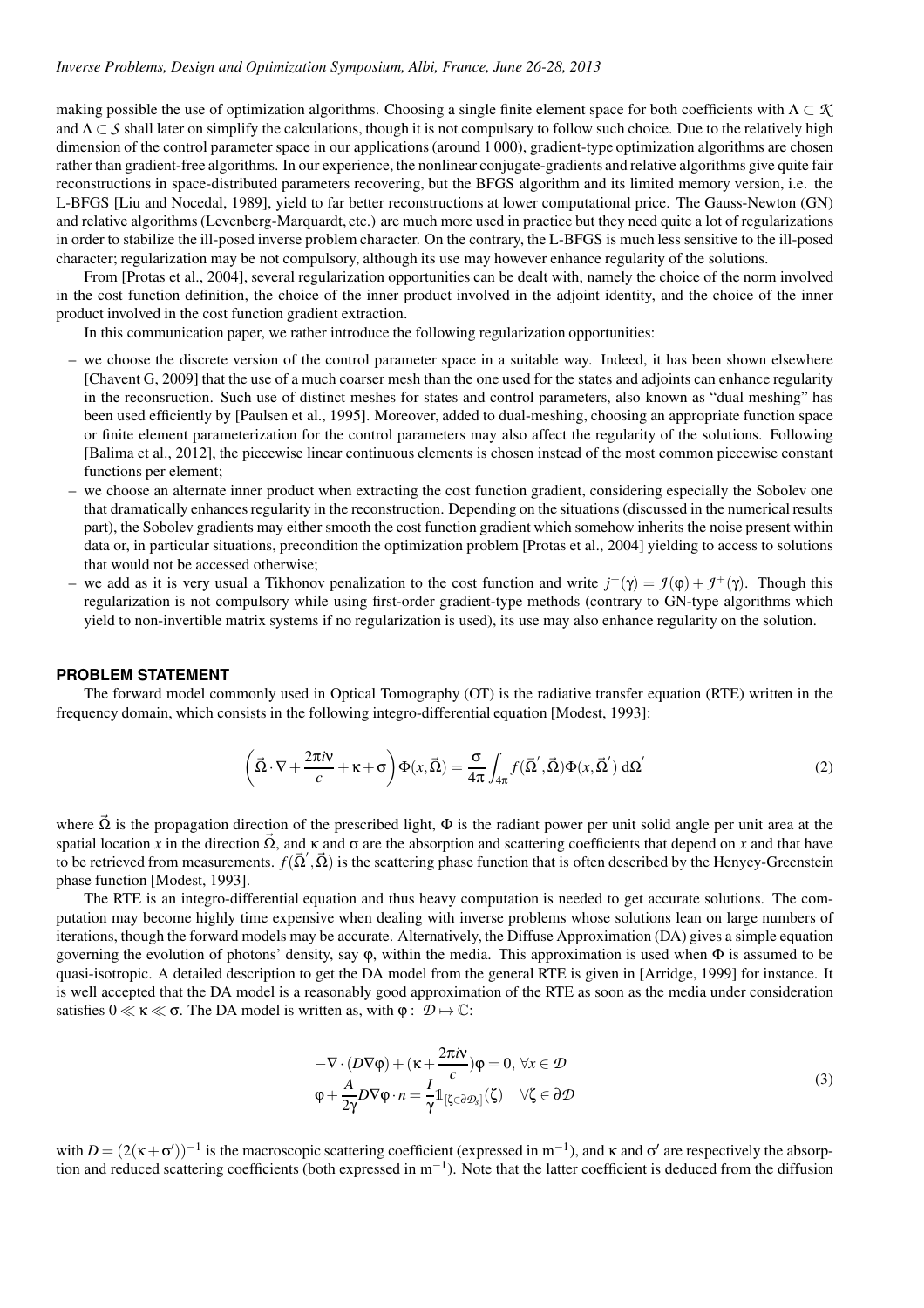coefficient σ involved in (2) and from the phase funtion *f* (or rather the anisotropic coefficient) following developments of [Arridge, 1999]. Next, the parameter *A*, which caracterizes the reflection at the boundary, involved in the Robin-type boundary condition is a parameter that can be derived from the Fresnel laws if specular reflection is considered [Dehghani et al., 2009] or from experimental set-ups, *I* denotes the prescribed light intensity, and  $1_{[\cdot]}$  denotes the indicator function. With  $\varphi \in \hat{H}^1(\mathcal{D})$ , existence and unicity of the DA model can be easily demonstrated through the complex version of the Lax-Milgram theorem [Brattka and Yoshikawa, 2006].

Note at this stage that many authors consider a cost function  $\mathcal{I}(\varphi): \mathbb{C} \to \mathbb{R}$  but since some gradient-type algorithms shall be introduced later on, and since  $\mathcal{I}'(\varphi)$  does not exist, i.e. this function is not holomorphic (the complex derivative of a real function does not exist), we rather introduce the differentiable cost function  $\mathcal{I}(\varphi_r,\varphi_i)$ :  $\mathbb{R}\times\mathbb{R}\mapsto\mathbb{R}$  that depends explicitly on both the real and imaginary parts of the density  $\varphi = \varphi_r + i\varphi_i$ . Taking into account of such issue, let us, with no loss of generality, write:

$$
j(\gamma) := \mathcal{I}(\varphi_r, \varphi_i) := \oint_{\partial \mathcal{D}_d} \Upsilon(\varphi_r, \varphi_i) \, d\zeta \tag{4}
$$

with  $\oint_{\partial \mathcal{D}_d} = \sum_{k=1}^K \int_{\partial \mathcal{D}_d}$ , *K* is the number of distinct sources,  $\partial \mathcal{D}_d$  represents the sensor locations, and *Y* is a function being assumed to be quadratic in  $\varphi_r$  and  $\varphi_i$  in order to solve the optimization problem (1).

#### **MATHEMATICAL SETTINGS**

The two properties to be retrieved from experiment are indeed different in nature, and their order of magnitude also differ. As a consequence, the cost function gradient parts associated to both optical properties also differ by roughly the same order of magnitude. In order to speed-up the iterative convergence to the local minimum, it is usual to follow [Klose, 2001] performing a scaling on the computed cost function gradient parts as:

$$
\tilde{\nabla}_{\kappa} j(\gamma) = \chi_{\kappa} \nabla_{\kappa} j(\gamma), \ \tilde{\nabla}_{\sigma'} j(\gamma) = \chi_{\sigma'} \nabla_{\sigma'} j(\gamma)
$$
\n(5)

with coefficients  $\chi_{\kappa}$  and  $\chi_{\sigma'}$  computed before the first iteration with:

$$
\chi_{\kappa} = 0.05 \frac{|\kappa|_{\infty}}{|\nabla_{\kappa} j(\gamma)|_{\infty}}, \ \chi_{\sigma'} = 0.05 \frac{|\sigma'|_{\infty}}{|\nabla_{\sigma'} j(\gamma)|_{\infty}}.
$$
\n
$$
(6)
$$

In this paper, the proposed strategy is different in the sense that the scaling is also performed at the beginning of the optimization problem but on the parameters themselves rather than on the cost function gradient. Choosing an a priori for the parameters, one searches parameters that fluctuate around this prior. This adimensionalization leads to recover both  $\tilde{\kappa}(x) = \kappa(x)/\kappa_b$  and  $\tilde{\sigma}'(x) = \sigma'(x)/\sigma'_b$  in respectively  $\tilde{\mathcal{K}}$  and  $\tilde{\mathcal{S}}$  and whom magnitude is of order one approximately for both coefficients. Though the use of such assumed-to-be-known background coefficients  $\kappa_b > 0$  and  $\sigma'_b > 0$  has not been found in literature in our knowledge, this results in much proper scaling in an elegant way.

Some real and complex inner products are also to be defined before calculations, integrating on the whole domain of interest  $D$  or only on the boundaries  $\partial D_d$  where the cost is integrated:

$$
(\gamma, \eta)_{\hat{\chi}} := \oint_{\partial \mathcal{D}_d} \overline{\eta} \, d\zeta \quad ; \quad (\gamma, \eta)_{\hat{\gamma}} := \oint_{\mathcal{D}} \overline{\eta} \, dx \tag{7}
$$

with  $\gamma$  and  $\eta: \mathcal{D} \mapsto \mathbb{C}$  and  $\bar{\gamma}: \mathcal{D} \mapsto \mathbb{C}$  is the complex conjugate of  $\gamma$ . In the sequel, the related real inner products are written with no hat, i.e.  $(\gamma, \eta)_X := \oint_{\partial \mathcal{D}_d} \gamma \eta \ d\zeta$ ,  $(\gamma, \eta)_\gamma := \oint_{\mathcal{D}} \gamma \eta \ dx$ , with  $\gamma$  and  $\eta: \mathcal{D} \mapsto \mathbb{R}$ .

The cost function (4) is rewritten in terms of the  $\hat{X}$ -inner product as  $\mathcal{I}(\varphi_r,\varphi_i) = \frac{1}{2} (\upsilon(\varphi),\upsilon(\varphi))_{\hat{X}}$  where we used implicitly  $\varphi = \varphi_r + i\varphi_i$  such that this cost function is actually written with a real inner product in order to make the differentiation possible. Next, the error function is written as  $v(\phi) = \frac{\phi - \check{\phi}}{\check{\phi}}$  so that all different orders of magnitude are equivalently weighted within the cost function integration process. The cost function to be minimized thus reads:

$$
j(\gamma) = \frac{1}{2} \left( \frac{1}{|\breve{\phi}|^2} (\phi - \breve{\phi}), \phi - \breve{\phi} \right)_{\hat{\chi}}
$$
 (8)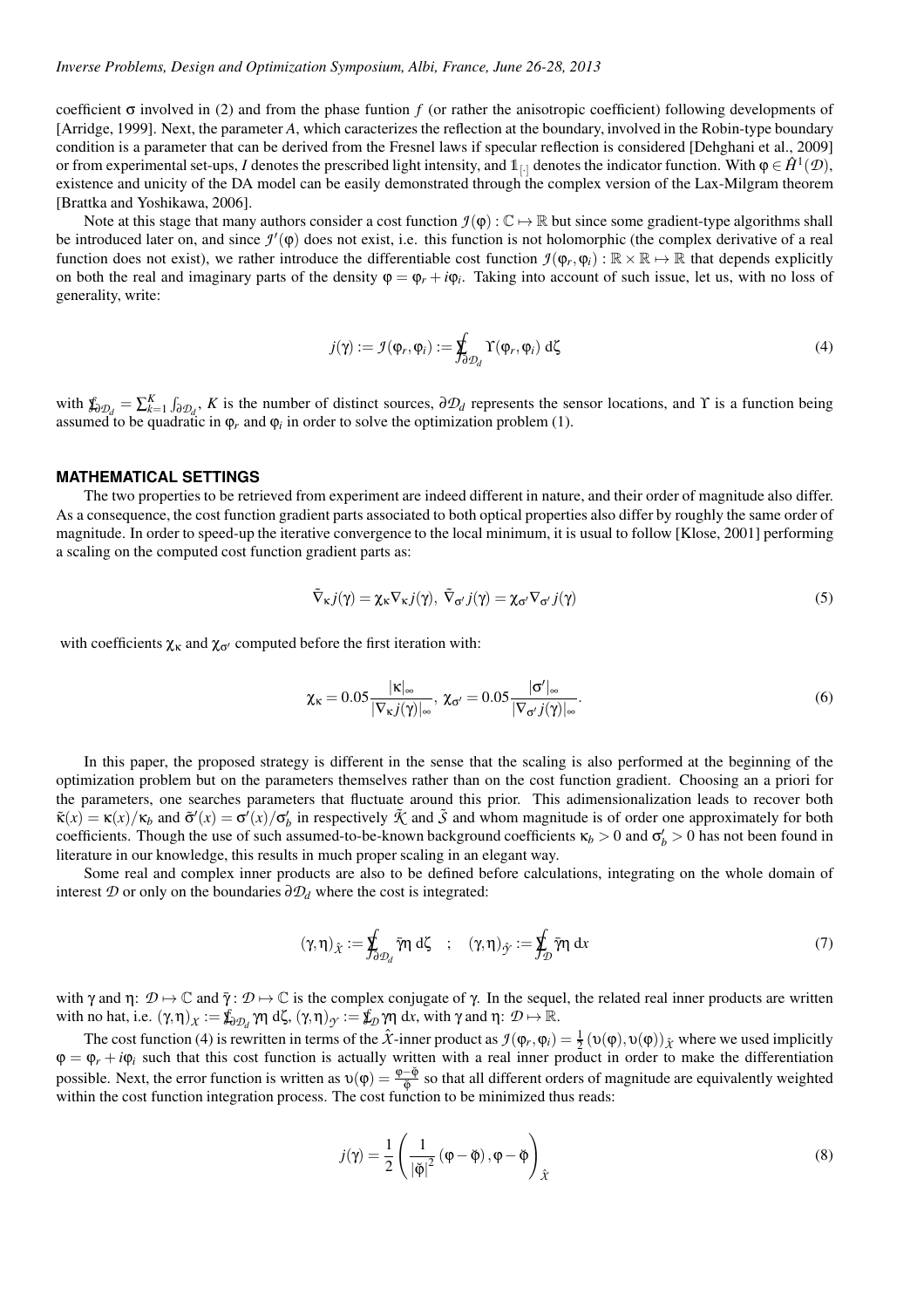One also needs to define the directional derivatives  $j'(\gamma;\eta)$  and  $\varphi'(\gamma;\eta)$  at the point  $\gamma \in \Lambda^2$  and towards the direction  $\eta \in \Lambda^2$  as [Allaire, 2007]:

$$
j'(\gamma,\eta) := \lim_{\varepsilon \to 0^+} \frac{j(\gamma + \varepsilon \eta) - j(\gamma)}{\varepsilon} \quad ; \quad \varphi'(\gamma,\eta) := \lim_{\varepsilon \to 0^+} \frac{\varphi(\gamma + \varepsilon \eta) - j(\gamma)}{\varepsilon} \tag{9}
$$

and extend this definition to the second order according to [Lions and Faurre, 1982], with also  $\zeta \in \Lambda^2$ :

$$
j''(\gamma;\eta,\zeta) := \lim_{\varepsilon \to 0^+} \frac{j'(\gamma + \varepsilon \zeta;\eta) - j'(\gamma;\eta)}{\varepsilon}
$$
(10)

The cost function being assumed to be twice differentiable at the point  $\gamma$ , then we can show that the directional derivative exists along the direction η and we have the derivative to gradient and second derivative to Hessian relationships:

$$
j'(\gamma,\eta) = (\nabla j(\gamma),\eta)_{\gamma} \quad ; \quad j''(\gamma,\eta,\zeta) = (\nabla^2 j(\gamma)\eta,\zeta)_{\gamma}
$$
 (11)

In order to use efficient optimization algorithm to solve (1), the control parameter space must be approached in order to be finite. Often, the finite element projection is used, so that one searches  $\tilde{\kappa}$  and  $\tilde{\sigma}'$  belonging to  $V_h(\mathcal{M}_h, \mathcal{G})$  with  $\mathcal{M}_h$  the finite element triangulation dedicated to the control parameter space, and *G* the chosen space of functions. In this study, we follow [Balima et al., 2012] in the sense that we choose piecewise linear functions for *G*. Hence,  $V_h(\mathcal{M}_h, G) := \{v_h \in C^1 \; \forall K \in \mathcal{M}_h\}$ .

The prior information being the background, the finite element projection may be written as:

$$
\begin{pmatrix} \kappa \\ \sigma' \end{pmatrix} (x) = \begin{pmatrix} \kappa_b \\ \sigma'_b \end{pmatrix} \odot \sum_{\xi=1}^{\Xi} \Psi_{\xi}(x) \begin{pmatrix} \tilde{\kappa} \\ \tilde{\sigma}' \end{pmatrix} (x_{\xi}) \tag{12}
$$

with  $\xi \in \mathbb{N}_+^*$ ,  $\Xi \in \mathbb{N}_+^*$ , and  $\kappa_b$  and  $\sigma'_b$  denote the known a priori background values for both properties  $\kappa$  and  $\sigma'$ , and  $\odot$  is the element-wise vector product. Next,  $\psi_{\xi}(x)$  denotes the ξ<sup>th</sup> finite element basis function, and  $\Xi < \infty$  is the dimension of the finite element basis.

With the adimentionalized parameterization (12), the discrete versions of expressions (11) become:

$$
j'(\gamma;\eta) = \eta^t \nabla j(\gamma) \quad ; \quad j''(\gamma;\eta;\zeta) = \eta^t \nabla^2 j(\gamma)\zeta \tag{13}
$$

with  $\gamma \in \mathbb{R}^{2\mathbb{Z}}$ ,  $\eta$  and  $\zeta \in \mathbb{R}^{2\mathbb{Z}}$ ,  $\nabla j(\gamma) \in \mathbb{R}^{2\mathbb{Z}}$  and  $\nabla^2 j(\gamma) \in \mathbb{R}^{2\mathbb{Z}} \times \mathbb{R}^{2\mathbb{Z}}$ . In the sequel, we consider:

$$
\nabla j(\gamma) = \begin{pmatrix} \nabla_{\kappa} j(\gamma) \\ \nabla_{\sigma'} j(\gamma) \end{pmatrix} ; \nabla^2 j(\gamma) = \begin{pmatrix} \nabla_{\kappa\kappa}^2 j(\gamma) & \nabla_{\kappa\sigma'}^2 j(\gamma) \\ \nabla_{\sigma'\kappa} j(\gamma) & \nabla_{\sigma'\sigma'}^2 j(\gamma) \end{pmatrix}
$$
(14)

### **OPTIMIZATION ALGORITHMS**

In the field of Optical Tomography based on the Diffuse Approximation model, the Gauss-Newton (GN) method and related methods (such as the Levenberg–Marquardt and others) are the most used [Arridge, 1999]. These optimization methods approximate the cost function Hessian and is therefore a quasi-Newton-type optimization method. More precisely, the cost function Hessian is approximated assuming that second-order state derivatives are negligible in comparison with the product of first-order state derivatives. The GN matrix system is written as:

$$
\nabla^2 j(\gamma)\delta\gamma = -\nabla j(\gamma) \tag{15}
$$

The gradient and Hessian of the cost function are derived as follows:

$$
[\nabla j]_{\xi_1} = \text{Re}\left(\frac{1}{|\check{\phi}|^2}(\phi - \check{\phi}), \phi'(\gamma, \alpha_{\xi_1}')\right)_{\hat{\mathcal{X}}}
$$
(16)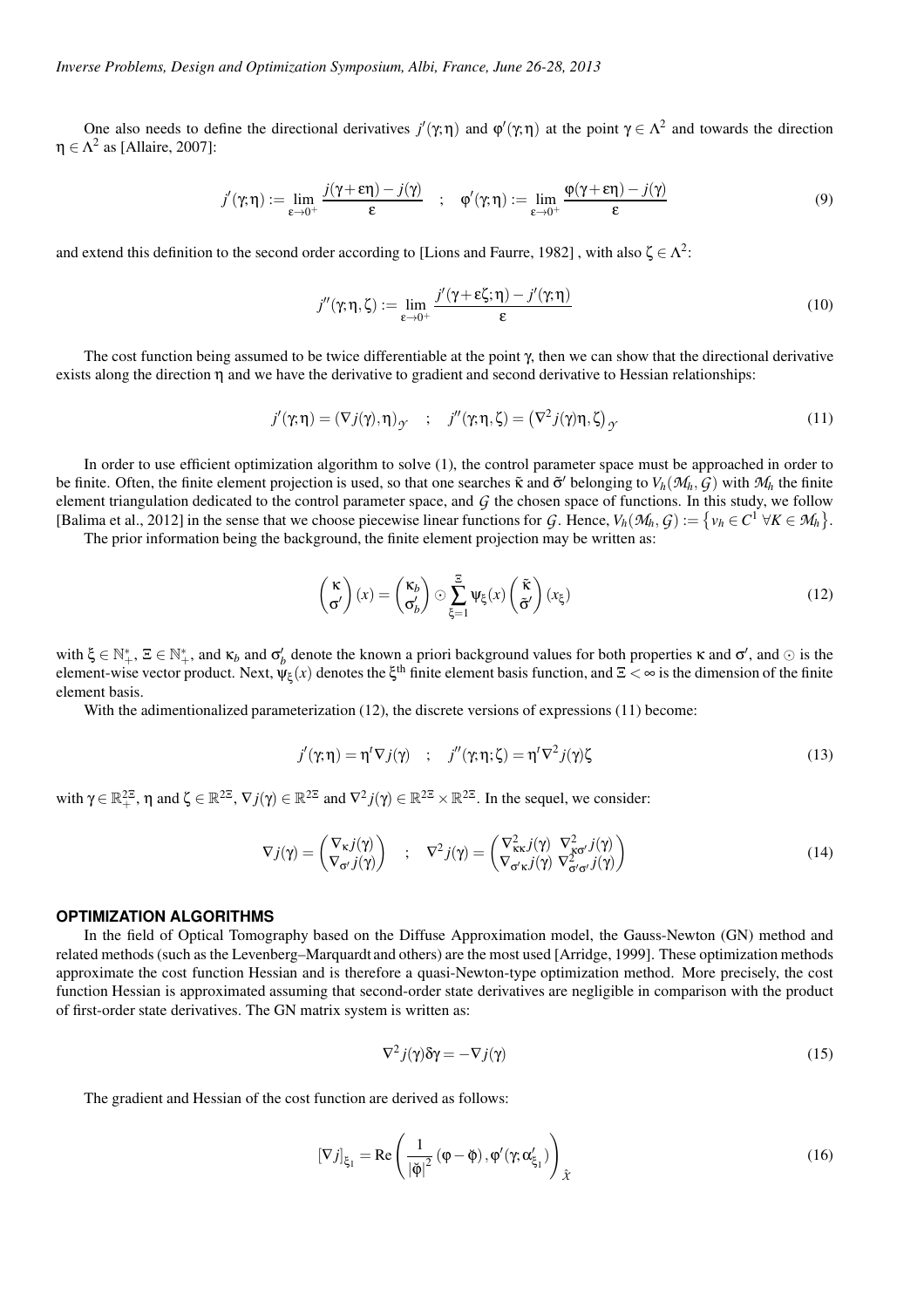$$
\left[\nabla^2 j\right]_{\xi_1,\xi_2} = \text{Re}\left(\frac{1}{|\check{\phi}|^2} \varphi'(\gamma;\alpha_{\xi_2}'), \varphi'(\gamma;\alpha_{\xi_1}')\right)_{\hat{\mathcal{X}}}
$$
(17)

with  $\alpha'_{\xi_1}$  and  $\alpha'_{\xi_2}$  spanning the whole finite element basis for both  $\kappa$  and  $\sigma'$ .

The Gauss–Newton and related algorithms thus basically lean on the computation of the states derivatives in order to assemble the sensitivity matrices before solving the linear system for one optimization iteration. As it shall be shown in the numerical results dedicated part, the cost associated to the computation of the sensitivity matrix may become prohibitive as soon as the dimension  $\Xi$  (see (12)) becomes high. The other drawback is that the matrix involved in (15) may be severely ill-conditionned yielding to large errors in  $\delta \gamma$  if no specific regularization is used to damp the matrix system.

The alternative consists in using first-order gradient-type algorithms such as the conjugate gradients or quasi-Newton algorithms. In our experience, the limited memory Broyden-Fletcher-Goldfarb-Shanno (L-BFGS) [Liu and Nocedal, 1989] is particularly efficient in view of its low computation price. As far as we are concerned, we use the Ipopt distribution [Biegler and Zavala, 2009]. Since theses algorithms only rely on the cost function gradient ∇*j*(γ) at each iteration of the optimization process, the reconstruction cost may become very low if the adjoint-state method detailed hereafter is used.

#### **STATE DERIVATIVES, ADJOINT STATES, JACOBIAN AND COST GRADIENT**

The state derivative  $\varphi'(\gamma,\eta)$  involved in the cost function gradient and Hessian is computed deriving the Diffuse Approximation problem (3), for the direction  $k \in \Lambda$  related to κ:

$$
-\nabla \cdot (D\nabla \varphi') + (\kappa + \frac{2\pi i \mathbf{v}}{c})\varphi' + \nabla \cdot (2D^2 \kappa_b \mathbf{k} \nabla \varphi) + \kappa_b \mathbf{k} \varphi = 0, \forall x \in \mathcal{D}
$$
  

$$
\varphi' + \frac{A}{2\gamma}D\nabla \varphi' \cdot n - \frac{A}{2\gamma}2D^2 \kappa_b \mathbf{k} \nabla \varphi \cdot n = 0 \qquad \forall \zeta \in \partial \mathcal{D}
$$
 (18)

and for the direction  $s \in \Lambda$  related to  $\sigma'$ :

$$
-\nabla \cdot (D\nabla \varphi') + (\kappa + \frac{2\pi i \mathbf{v}}{c})\varphi' + \nabla \cdot (2D^2 \sigma_b' s \nabla \varphi) = 0, \forall x \in \mathcal{D}
$$
  

$$
\varphi' + \frac{A}{2\gamma}D\nabla \varphi' \cdot n - \frac{A}{2\gamma}2D^2 \sigma_b' s \nabla \varphi \cdot n = 0 \qquad \forall \zeta \in \partial \mathcal{D}
$$
 (19)

In a fully discretized setting, with the parameterization introduced in (12), one has to perform Ξ runs of both models (18)-(19) to access the whole cost function gradient expressed in the whole canonical basis for the parameters as well as the whole cost function Hessian. Doing so and at this price, the jacobian matrix, and thus the Gauss–Newton linear system (15) can be solved.

In another hand, if first-order gradient-type algorithms that only rely on the cost function gradient are dealt with, the adjoint-state method leads to access the cost function gradient at the low price of only one additional adjoint problem. Let us introduce the adjoint variable  $\varphi^*$  such that:

$$
\begin{aligned} \left(\nabla_{\kappa} j(\gamma), \eta\right)_{\mathcal{Z}} &= \text{Re}\left(\kappa_b \varphi + \nabla \cdot (2D^2 \kappa_b \nabla \varphi), \varphi^*\right)_{\hat{\mathcal{Y}}} \\ \left(\nabla_{\sigma'} j(\gamma), \eta\right)_{\mathcal{Z}} &= \text{Re}\left(\nabla \cdot (2D^2 \sigma_b' \nabla \varphi), \varphi^*\right)_{\hat{\mathcal{Y}}} \end{aligned} \tag{20}
$$

for a given inner product definition  $(\cdot, \cdot)_Z$ , and for all direction  $\eta \in \Lambda^2$ . The adjoint model is identified such that both (20) and (16) fit taking into account of the tangent models (18)-(19). One then easily finds that, if the usual  $L_2(\mathcal{D})$  inner product is chosen for *Z* when extracting the cost function gradient, the adjoint variable satisfies:

$$
-\nabla \cdot (D\nabla \varphi^*) + (\kappa - \frac{2\pi i v}{c})\varphi^* = 0, \qquad \forall x \in \mathcal{D}
$$
  

$$
\frac{2\gamma}{A}\varphi^* + D\nabla \varphi^* \cdot n = -\frac{1}{|\breve{\varphi}|^2} (\varphi - \breve{\varphi}) 1_{\left[\zeta \in \partial \mathcal{D}_d\right]}(\zeta) \ \forall \zeta \in \partial \mathcal{D}
$$
 (21)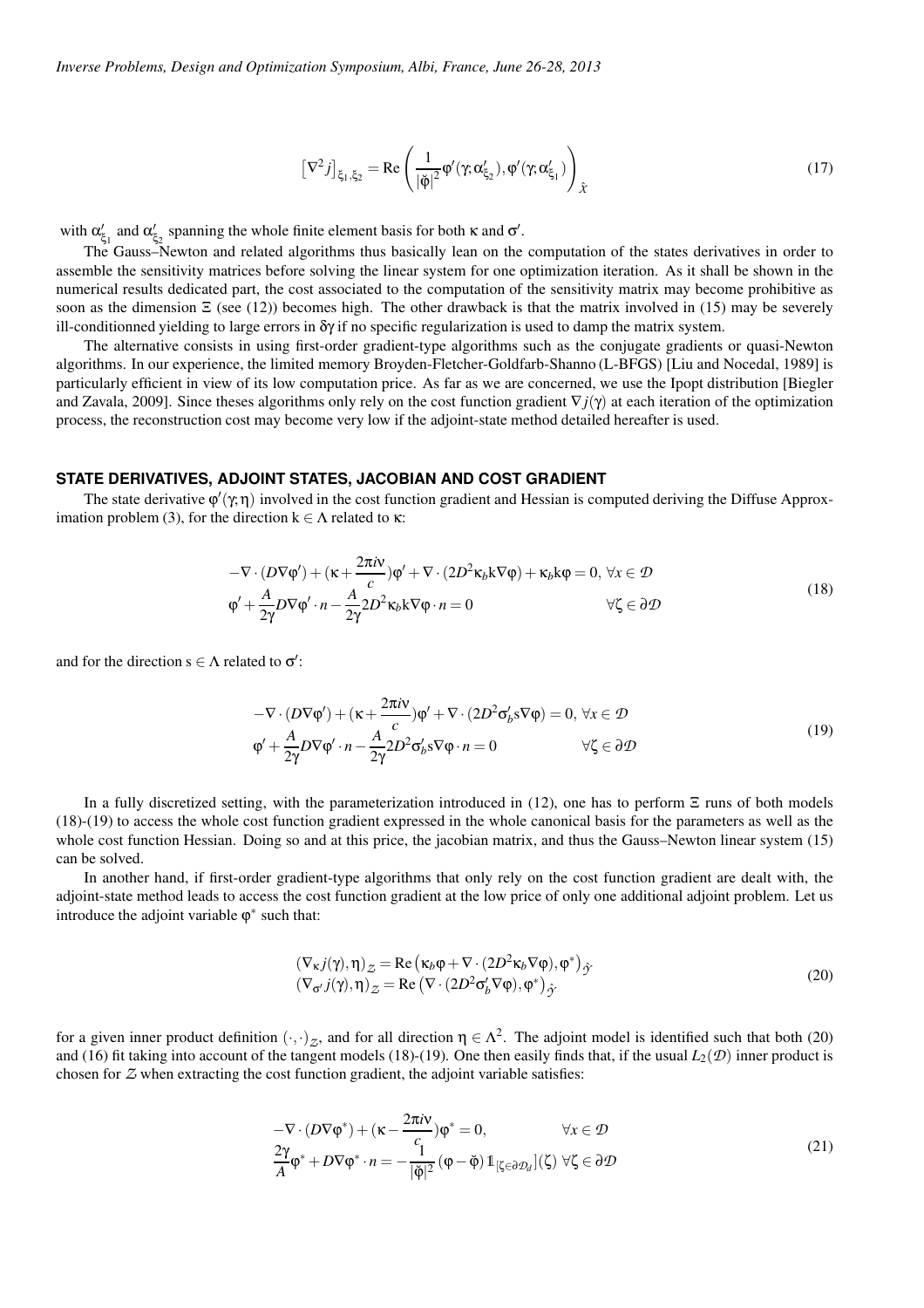and the cost function gradient is written as:

$$
\nabla_{\kappa} j(\gamma) = \text{Re}\left(\kappa_b \varphi \bar{\varphi}^* - 2D^2 \kappa_b \nabla \varphi \cdot \nabla \bar{\varphi}^*\right) \n\nabla_{\sigma'} j(\gamma) = \text{Re}\left(-2D^2 \sigma_b' \nabla \varphi \cdot \nabla \bar{\varphi}^*\right)
$$
\n(22)

## **MIXING REGULARIZATION TOOLS FOR GN AND L-BFGS ALGORITHMS PROBLEM STATEMENT**

The two-dimensional domain  $\mathcal D$  is open bounded with a Cassini-type curve such that the largest diameter is approximately equal to 10 cm. 5 sources and 5 sensors 4 mm large are located at equal distance one from the next on the boundary ∂*D*.

Two inclusions are embedded within the medium. One is a 0.5 cm radius disk centered on *x* = −2 cm, *y* = −0.75 cm. The other is a 1 cm large square centered on  $x = 2$  cm,  $y = 0.75$  cm. The optical properties of the background and the inclusions are given in Table 1. The sources are prescribed in sequence, all modulated at the frequency  $v = 100$  MHz with the intensity  $I = 0.01$  Wm<sup>-1</sup>. The adimensionnalized properties are initialized to unity, i.e.  $\tilde{\kappa}^0(x) = \tilde{\sigma}^0(x) = 1$   $\forall x \in \mathcal{D}$ .

When considering the L-BFGS optimizer, the adjoint-state method is used to compute the cost function gradient at the low price of the single additionnal adjoint problem integration. On the other hand, when considering the line-search GN optimizer, the direct differentiation method is to be used. This means that both problems (18) and (19) are to be solved for each degree of freedom  $\xi \in \Xi$ . The cost associated to the GN optimization method is thus roughly  $2 \times \Xi$  times the one associated to the BFGS method. For each optimizer, the optimization stops according to the maximum discrepancy principle (when the cost *J* reaches approximately  $10^{-7}$  for a 30 dB random gaussian noise and five 4 mm sensors), and also with a limit of 100 iterations.

Several regularization strategies shall be concerned with in the sequel: the well-known Tikhonov method, the appropriate re-parameterization of the control space and the use of Sobolev inner products when extracting the cost function gradient. This latter is used when combined with the L-BFGS optimizer. The maximum discrepancy principle [Morozov et al., 1984], which is also considered as a regularization tool is implicitely used within our algorithms.

Note that the scale accompanying the target in Figure 1 is used to build all the reconstruction maps presented hereafter.

|             |      | $\kappa$ (cm <sup>-1</sup> ) $\sigma'$ (cm <sup>-1</sup> ) |
|-------------|------|------------------------------------------------------------|
| Background  | 0.08 | 20                                                         |
| Inclusion 1 | 0.10 | 10                                                         |
| Inclusion 2 | 0.06 | 30                                                         |

Table 1. Values of optical properties of the test medium for the background and for the inclusions.



Figure 1. Optical property target maps associated with the iso-value scales for both the absorption and the reduced scattering coefficients.

### **GN: MIXING TIKHONOV AND RE-PARAMETERIZATION**

The Tikhonov regularization method that has been used extensively these last years together with the GN and related algorithms consists in damping the matrix adding the penalization  $\mathcal{I}^+(\gamma)$  to the cost function  $\mathcal{I}(\phi)$ , so that one searches the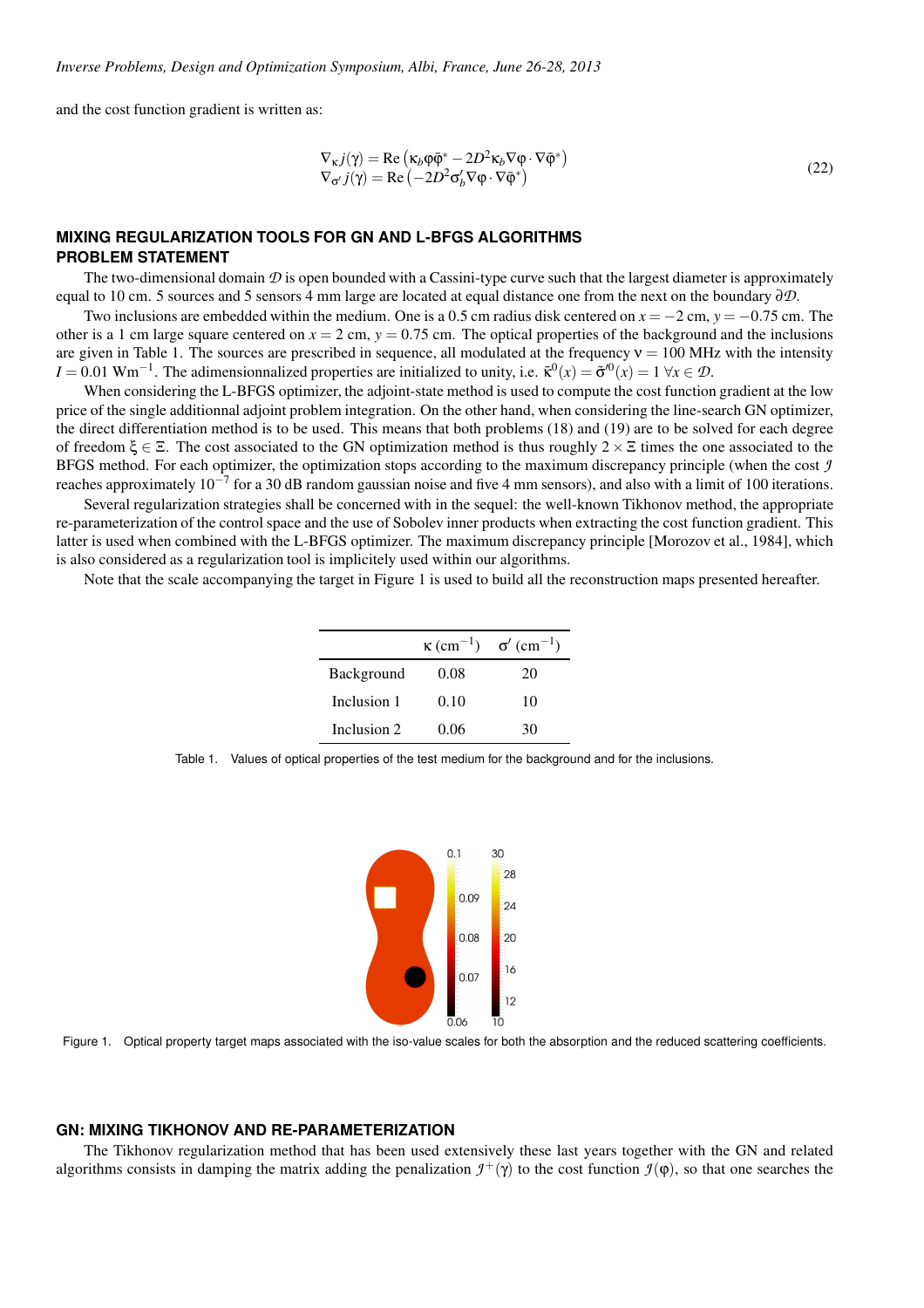minimum of  $j^+(\gamma) = \mathcal{I}(\phi) + \mathcal{I}^+(\gamma)$ . In the particular case where two property functions are to be estimated, it is usual to penalize adimentionalized properties. The additional term involved in the cost function thus reads:

$$
\mathcal{I}^+(\gamma) = \frac{\lambda}{2} \left\| \frac{\kappa - \kappa_b}{\kappa_b} \right\|_{\mathcal{I}'}^2 + \frac{\lambda}{2} \left\| \frac{\sigma - \sigma_b}{\sigma_b} \right\|_{\mathcal{I}'}^2
$$
\n(23)

After basic calculation, this implies that the quantity  $\lambda \frac{\kappa - \kappa_b}{\kappa_b}$  $\frac{-\kappa_b}{\kappa_b}$  is added to the cost function gradient  $\nabla_{\kappa} j(\gamma)$ , and the quantity λ σ−σ*<sup>b</sup>*  $\frac{-\sigma_b}{\sigma_b}$  is added to the cost function gradient  $\nabla_{\sigma} j(\gamma)$ . Moreover, for the GN algorithm, the quantity λ is added to diag $\nabla_{\kappa\kappa}^2 j(\gamma)$ and the quantity  $\lambda$  is added to diag $\nabla_{\sigma\sigma}^2 j(\gamma)$ .

Up to here the results we found from numerical experiments are in accordance with literature in the sense that the matrix involved in (15) for the GN is not invertible with no Tikhonov regularization and also for  $\lambda \to 0$ ; at the contrary, for  $\lambda \gg 0$  the optimization process rapidly stabilizes to functions close to initial guesses  $\kappa_b(x)$  and  $\sigma_b(x)$ . Indeed, as it is well-known, the optimal Tikhonov parameter  $\lambda$  for GN may be found through the L-curve construction. In the presented tests, such curve was built after the first GN iteration and we found  $\bar{\lambda} \approx 10^{-1}$ .

Next, the control variable space is chosen such that regularity of the solution is enhanced. To do so, within a finite elements setting, the piecewise linear continuous functions are chosen instead of the most common piecewise constant functions per element. The degree of refinement of the finite elements mesh used for the projection of the control variable is also to be controlled. Indeed, most often, the same FE mesh is used for both the states (forward and adjoint) and for the control variables. But, the control variable can be searched within a different functional space. The regularization thus consists in lowering the dimension Ξ of the finite version of the control variable coarsening the related mesh.

Figure 2 presents the numerical reconstructions for the three different meshes. It is seen that coarsening the mesh up to a given point does not enhance regularity of the solutions. The Tikhonov regularization is anyway needed to damp the GN matrix system and get an invertible matrix. Thus, we argue that, though the use of Tikonov penalization is of first importance at least to damp the matrix and make it invertible, the re-parameterization does not bring any improvement, when combined with the GN-type algorithms.

Moreover, and this is a very important result: the optimal Tikhonov parameter determined through the L-curve does not depend on the dimension Ξ. This means that, from a practical point of view, and because the GN algorithm is very time consuming, the optimal Tikhonov parameter should be identified based on a coarse mesh for the control space, even though a fine enough mesh is to be used afterwards for better reconstructions.

### **L-BFGS: RE-PARAMETERIZATION**

In this section, the re-parameterization of the control space is of concern. At this stage, there is no Tikhonov penalization, i.e. the Tikhonov parameter  $\lambda$  involved in (23) is set to zero. Specially, Figure 3 presents the results with three distinct meshes, as for the re-parameterization of the control space combined with the GN optimizer. From Figure 3 , we can conclude that the better results are obtained with the two coarsest meshes. Indeed, the results obtained with the finer mesh (i.e. the mesh that is used to project the forward state and the adjoint state) are highly noisy. This comes from the fact that the noise propagates from the data to the reconstructions through the following path: we get noisy adjoint states because the source  $\frac{1}{|\phi|^2}(\phi - \breve{\phi})$  involved in the adjoint model (21) contains the data that is indeed noisy. Then, we get noisy cost function gradients (20) because they depend on noisy adjoint states. Eventually the re-actualization process of the properties contains (at least implicitely) the noise present within the data. The conclusion is that reparameterization of the control space is somehow a regularization tool in the sense that it enhances regularity of the solutions. Moreover, added to this first conclusion, its use leads also to get solutions that are much closer to the targets.

#### **L-BFGS: MIXING RE-PARAMETERIZATION AND TIKHONOV**

The next step consists in using the previous result, i.e. use an appropriate parameterization of the control space, and combine this first regularization tool with the ordinary Tikhonov penalization regularization. Note that the Tikhonov regularization does not play the same role with algorithms that do not rely on matrix inversion. Indeed, when combined with L-BFGS, the first-order Tikhonov penalization (23) does improve regularity of the solution but in a too diffuse way such that the reconstructions are too flat. Though the use of such regularization is of first importance with algorithms that do rely on matrix inversion, its use is not efficient at all with algorithms that do not rely on matrix inversion.

## **L-BFGS: MIXING RE-PARAMETERIZATION AND SOBOLEV**

Another regularization consists in choosing an appropriate inner product for *Z* when extracting the cost function gradient (20). Most often the  $L_2(\mathcal{D})$  inner product is the one used to extract the gradient but, choosing another inner product such as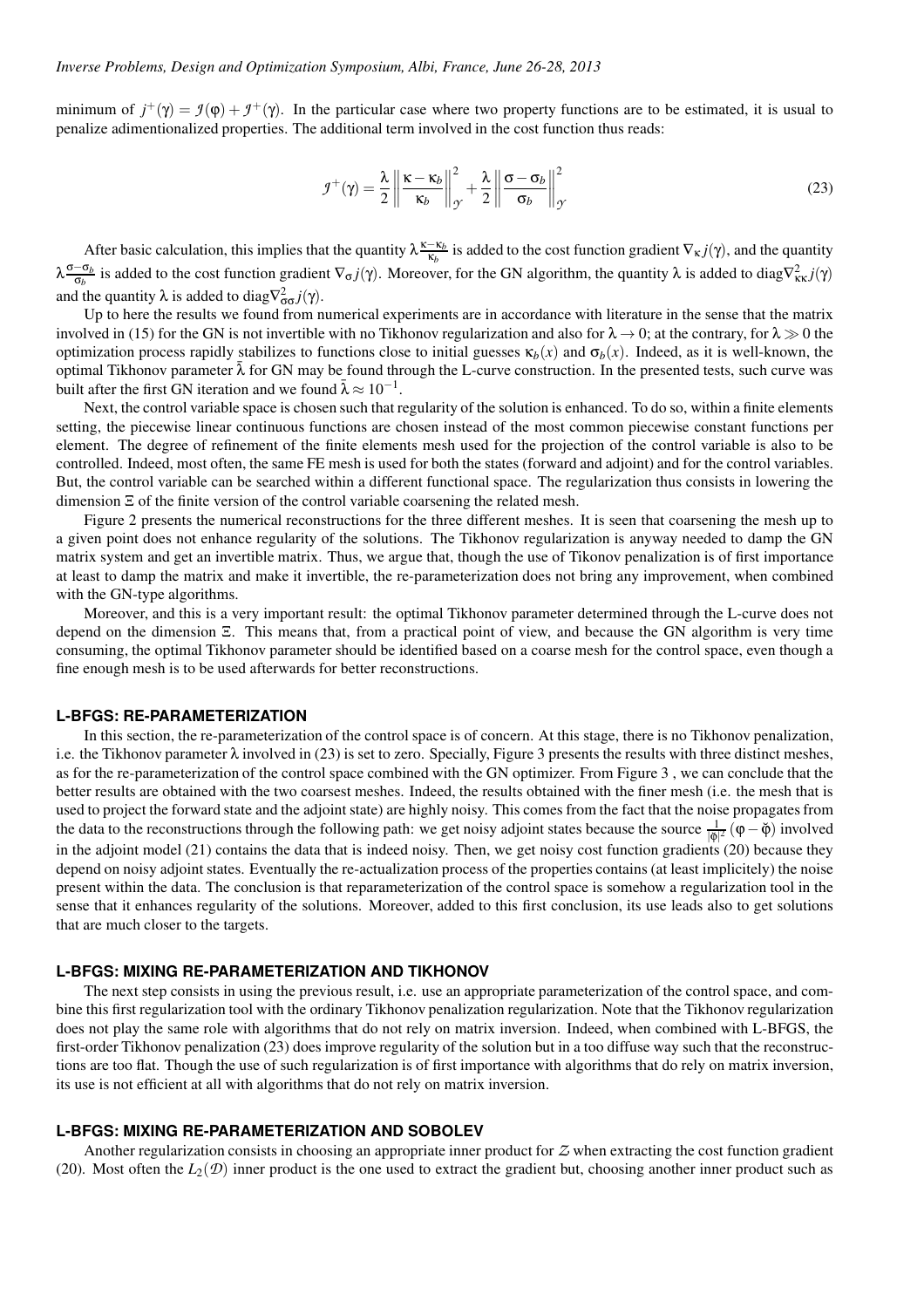

Figure 2. Gauss-newton algorithm with Tikhonov parameter  $\lambda=10^{-1}$ . Influence of the reconstructions with parameterization of the control space. Top: meshes; bottom: reconstruction of  $\kappa$  and  $\sigma$  for the three meshes.



Figure 3. L-BFGS algorithm with re-parameterization regularization. Influence of the reconstructions with parameterization of the control space.

the Sobolev one yields to much smoother and much closer-to-the-target reconstructions. Specially, the inner product that is used here is:

$$
(\eta, \zeta)_{H^{1(\ell)}(\mathcal{D})} = (\eta, \zeta)_{L_2(\mathcal{D})} + \ell^2 (\nabla \eta, \nabla \zeta)_{L_2(\mathcal{D})} \quad \forall \eta, \zeta \in L_2(\mathcal{D})
$$
\n(24)

The use of such inner product when considering the cost function gradient extraction leads to, after integration by parts:

$$
\begin{aligned}\n\left(1 - \ell^2 \Delta\right) \nabla_{\mathbf{K}}^{H^{1(\ell)}} j(\gamma) &= \text{Re}\left(\kappa_b \varphi \bar{\varphi}^* - 2D^2 \kappa_b \nabla \varphi \cdot \nabla \bar{\varphi}^*\right) \,\forall x \in \mathcal{D} \\
\nabla \nabla_{\mathbf{K}}^{H^{1(\ell)}} j(\gamma) \cdot \vec{n} &= 0\n\end{aligned} \tag{25}
$$

and

$$
(1 - \ell^2 \Delta) \nabla_{\sigma}^{H^{1(\ell)}} j(\gamma) = \text{Re}(-2D^2 \sigma_b' \nabla \varphi \cdot \nabla \bar{\varphi}^*) \ \forall x \in \mathcal{D}
$$
  
 
$$
\nabla \nabla_{\kappa}^{H^{1(\ell)}} j(\gamma) \cdot \vec{n} = 0 \qquad \forall \zeta \in \partial \mathcal{D}
$$
 (26)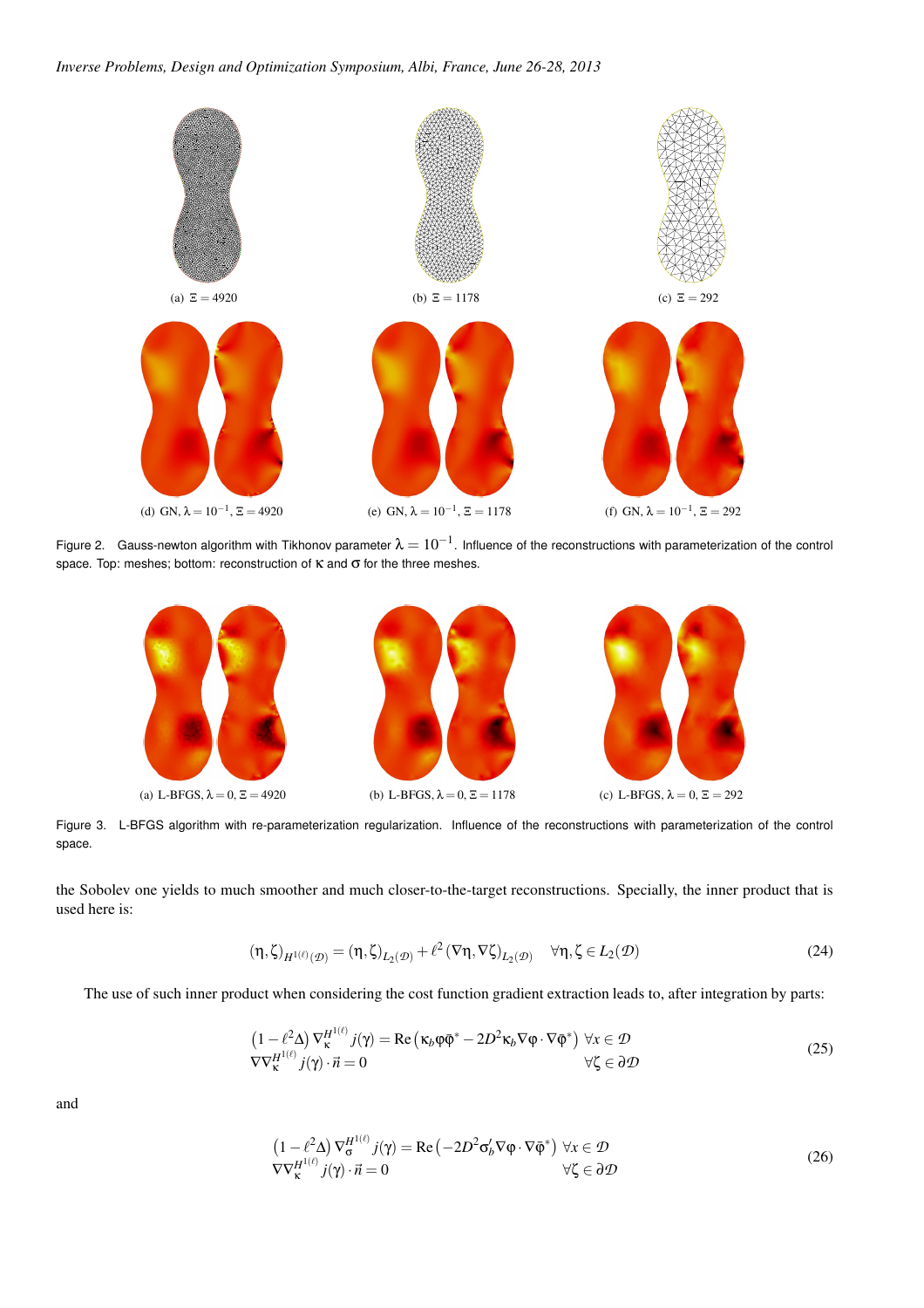Figure 3 presents some reconstructions with the use of such Sobolev inner product combined with appropriate parameterizations of the control space. Different selected values for the Sobolev weight parameter were used, from  $\ell^2 = 0$  (i.e. the  $L_2(\mathcal{D})$  inner product is actually used) to  $\ell^2 = 1$ .

From Figure 3, it is seen that the reconstructions regularity increases with the Sobolev parameter. Actually, the use of the Sobolev inner product acts as a smoother so that the high-frequency fluctuations present in the adjoint variable are removed or at least de-emphasized through the cost function computation. Also, from Figure 3, it is seen that the ordinary *H* 1 (*D*) inner product (i.e. when  $\ell = 1$ ) smoothes too much the cost function gradient, and that the ordinary  $L_2(\mathcal{D})$  inner product yields to too fluctuating reconstructions. Choosing  $l^2 \approx 0.1$  combined with the use of a coarse mesh for property parameterization yields to much better reconstructions in the sense that the contrast is much better found in inclusions along with much better regularity of the solutions.

### **CONCLUSION**

The conclusion is that the use of Tikhonov-type regularization is absolutely compulsary when considering optimization algorithms that rely on matrix inversion. Moreover, combining this regularization with appropriate parameterization enhances quality reconstructions. However, the Tikhonov regularization does not bring much improvements when considering optimizers that do not rely on matrix inversion, while the combination of an appropriate parameterization of the control space and the use of Sobolev gradients brings much improvements. The numerical tests performed on an optical tomography application with the diffuse approximation model could corroborate these main results.

### **REFERENCES**

Allaire, G. (2007). *Numerical analysis and optimization*. Oxford Science Publications.

- Arridge, S. (1999). Optical tomography in medical imaging. *Inverse Problems 15*(2), R41–R93.
- Balima, O., Y. Favennec, F. Dubot, and D. Rousse (2012). Finite elements parameterization of optical tomography with the radiative transfer equation in frequency domain. In *Journal of Physics: Conference Series*, Volume 369, pp. 012022. IOP Publishing.
- Biegler, L. and V. Zavala (2009). Large-scale nonlinear programming using ipopt: An integrating framework for enterprisewide dynamic optimization. *Computers & Chemical Engineering 33*(3), 575–582.
- Brattka, V. and A. Yoshikawa (2006). Towards computability of elliptic boundary value problems in variational formulation. *Journal of Complexity 22*(6), 858–880.
- Charette, A., J. Boulanger, and H. K. Kim (2008). An overview on recent radiation transport algorithm development for optical tomography imaging. *Journal of Quantitative Spectroscopy and Radiative Transfer 109*(17-18), 2743–2766.

Chavent G (2009). *Nonlinear least squares for inverse problems*. Springer.

- Dehghani, H., S. Srinivasan, B. W. Pogue, and A. Gibson (2009). Numerical modelling and image reconstruction in diffuse optical tomography. *Philosophical Transactions of the Royal Society A: Mathematical, Physical and Engineering Sciences 367*(1900), 3073–3093.
- Klose, A. (2001, October). *Optical tomography based on the Equation of Radiative Transfer*. Ph. D. thesis, Department of Physiscs Freie Universität, Berlin Germany.
- Lions, J.-L. and P. L. M. Faurre (1982). *Cours d'analyse numerique ´* . Ecole polytechnique.
- Liu, D. and J. Nocedal (1989). On the limited memory BFGS method for large scale optimization. *Mathematical Programming: Series A and B 45*(3), 503–528.
- Modest, M. F. (1993). *Radiative Heat Transfer*. Mechanical Engineering. McGraw Hill.
- Morozov, V. A., Z. Nashed, and A. Aries (1984). *Methods for solving incorrectly posed problems*. Springer-Verlag New York.
- Paulsen, K. D., P. M. Meaney, M. J. Moskowitz, and J. M. Sullivan Jr (1995). A dual mesh scheme for finite element based reconstruction algorithms. *Medical Imaging, IEEE Transactions on 14*(3), 504–514.
- Protas, B., T. Bewley, and G. Hagen (2004). A computational framework for the regularization of adjoint analysis in multiscale PDE systems. *Journal of Computational Physics 195*(1), 49–89.